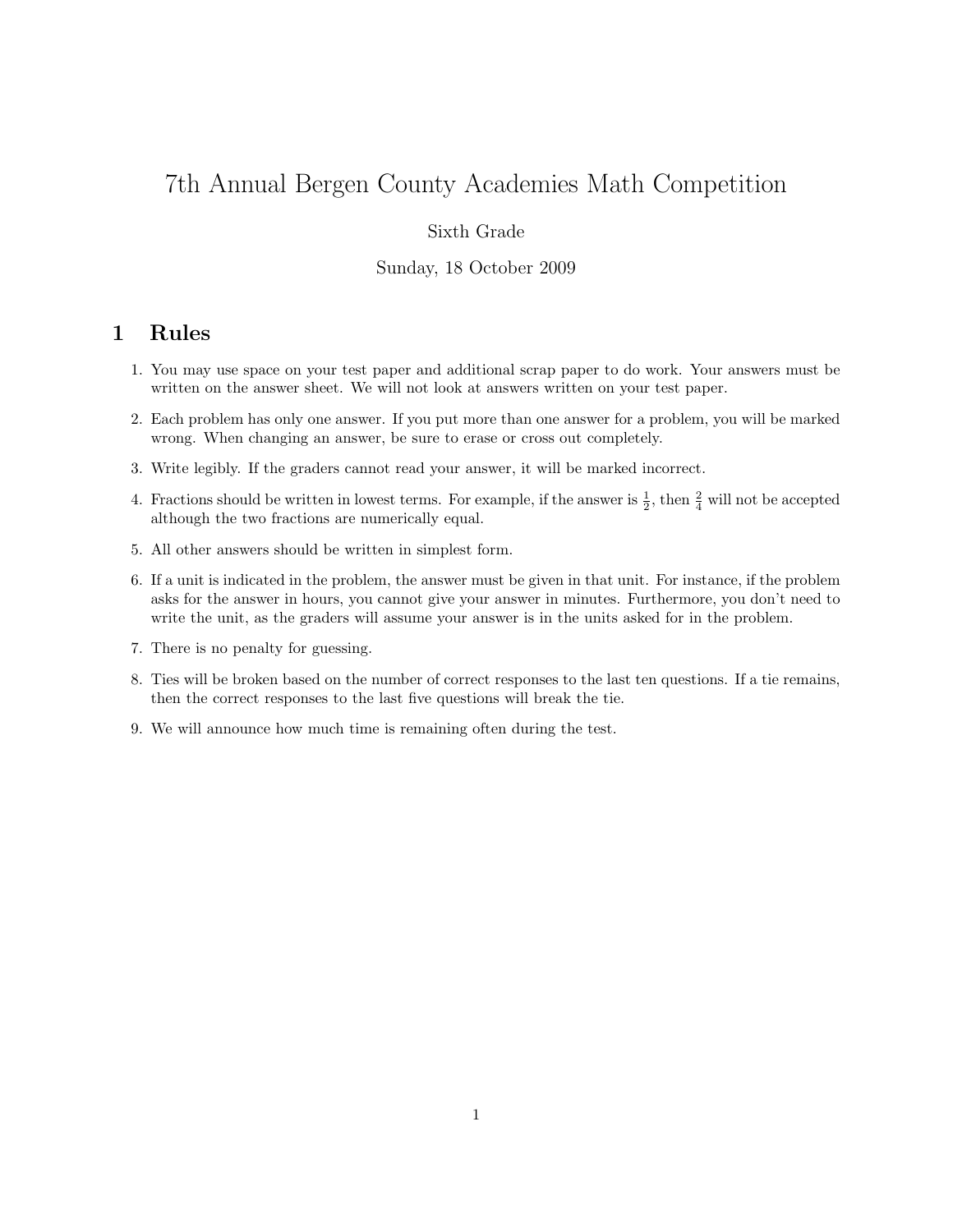## 2 Contest

- 1.  $1+0+1+2+1+5+1+9+1+14+1+20+1+27+1+35+1+44+1+54=?$
- 2. Yi has to write an essay that is 1005 words long. He writes 10 words on the first day, 20 words on the second day, and 30 words on the third day. He has 10 days to finish the essay. Over the next seven days, what is the average number of words he will need to write per day in order to finish the essay?
- 3. A circle with circumference 12 has an inscribed square. Find the area of this square.
- 4. Kelly's favorite number is a positive integer less than 50. Both of the digits are odd. The tens digit is greater than the ones digit. What is Kelly's favorite number?
- 5. If the ratio of the surface area to the volume of a sphere is 1:3, what is its radius?
- 6. Let  $f(x) = \frac{x^3 3x 9}{x^3 7x 6}$ . Compute the sum of all distinct values of x for which  $f(x) = 1$ .
- 7. What is the largest prime factor of  $34 \cdot 51 \cdot 68$ ?
- 8. There are fifty marbles in a jar. Three of them are white, and thirty-three of them are black. If I draw out a marble, what is the probability that it is neither white nor black?

9. Let 
$$
a \diamond b = \frac{a^2}{2} - b
$$
. Evaluate  $6 \diamond (4 \diamond 3)$ .

- 10. If Pavel travels along the path from  $(0, 0)$  to  $(12, 16)$  in 5 seconds, what is his average speed?
- 11. If someone submits n problems for the Bergen County Academies math competition, they receive  $\sqrt[n]{\frac{n}{n}}$  $\frac{n}{12}+1$  community service hours, where  $\lfloor x \rfloor$  is the greatest integer less than or equal to x. What is the minimum number of problems a single person needs to submit in order to receive seven hours?
- 12. A cylinder with integer radius and height has surface area  $42\pi$ . Find the minimum possible height of the cylinder.
- 13. In thirty years, Bob's age will have doubled. What is Bob's age now?
- 14. Mike is thinking of four different positive integers. Their product is 36. What is their sum?
- 15. Compute  $i^{2008} i^{2006}$ , given  $i = \sqrt{-1}$ .
- 16. Rob swims two laps in a circular pool. He swims the first lap at a speed of 20 inches per second. He completes his second lap in 30 inches per second. What is his average speed of his swim, in inches per second?
- 17. How many integers from 1 to 1000 are multiples of 39 but not 13?
- 18. James was adding the numbers 1, 2, 3, . . . , and when he reached a certain number, the sum was 1,000. However, when he was checking his work, he founds out that he counted one of the numbers twice. What was that number?
- 19. A line with slope 1 is moved to the right 5 units, moved down 2 units, mirrored over the x-axis, then mirrored over the  $y$ -axis. What is the slope of the resulting line?
- 20. How many values of *n* are there such that  $\frac{50}{n}$  is an integer?
- 21. If I roll two fair six-sided dice, what is the probability that the sum of the numbers on the tops is 8?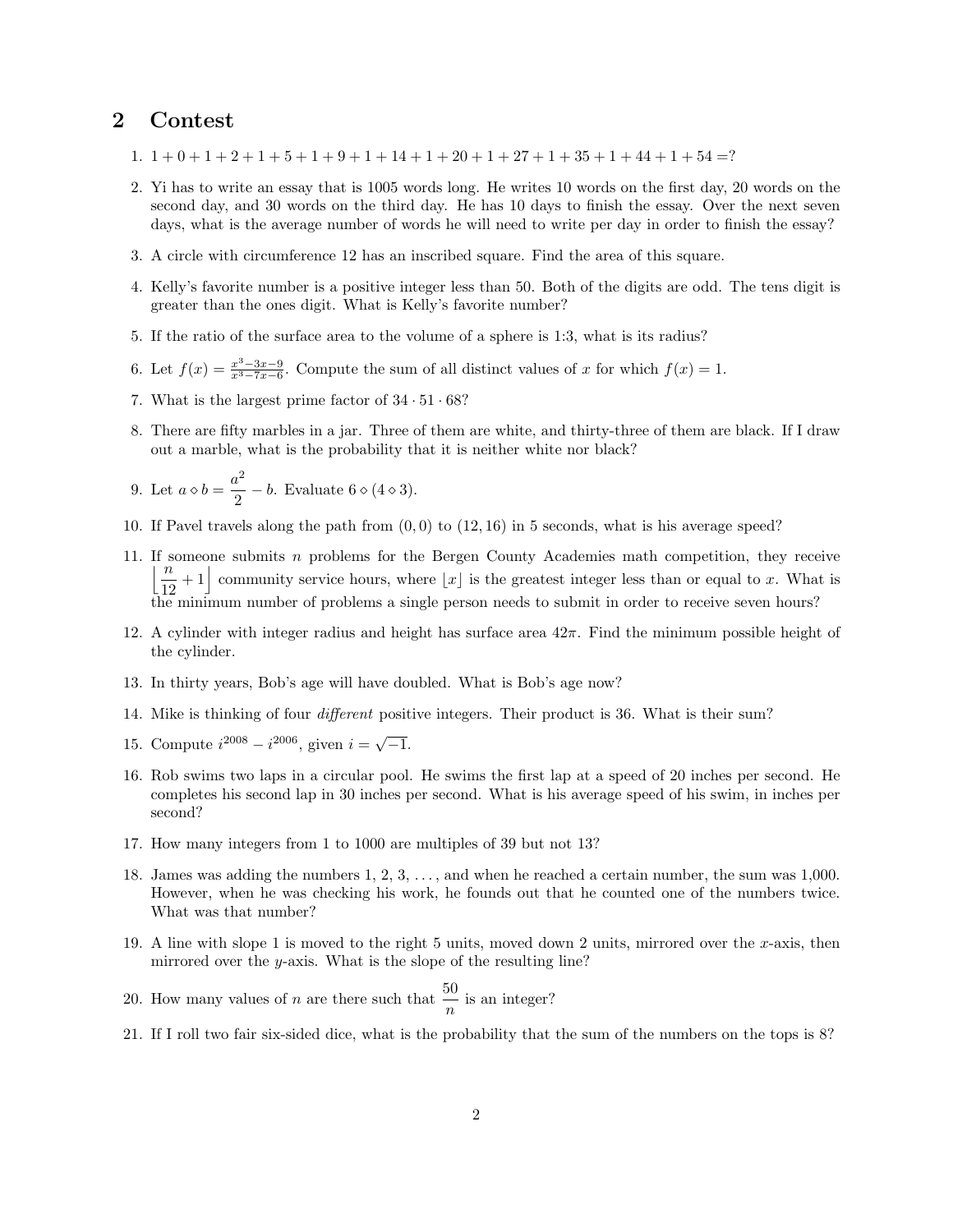- 22. There are two colors of magic blobs: red blobs and blue blobs. Every minute, a red blob divides into two red blobs of equal volume and a blue blob divides into three blobs of equal volume: one red and two blue. If I start with a blue blob of volume 1, what volume of red blobs will I have in four minutes?
- 23. There are two numbers that satisfy the equation  $(2x+3)(x-6)+(x-4)(2x+3)=0$ . What is their sum?
- 24. At the academies, there is a game known as Mathathon. In Mathathon, points are scored by doing either "Picky Problems" or "Cute Questions." Each cute question is worth nine points and each picky problem is worth five points. Assuming there are an infinite number of both types of problems, and problems can only be scored in whole number amounts, how many scores are unattainable?
- 25. Hannah can build a house in twenty-four hours. Beth can build the same house in forty-eight hours. If Beth starts building the house and Hannah starts helping her a day later, in how many days will the house be built?
- 26. Let  $a\%b$  be the remainder when a is divided by b. What is  $((((127\%64)\%32)\%16)\%8)\%4)\%2$ ?
- 27. The formula for converting Fahrenheit to Celsius temperatures is  $C = \frac{5}{6}$  $\frac{9}{9}(F-32)$ . Find the number of integer Fahrenheit temperatures between  $0^{\circ}$  and  $100^{\circ}$  that corresponds to an integer number of Celsius degrees.
- 28. The area of circle  $O$  is 4 square meters. If the diameter of  $O$  is doubled, what is the area of  $O$  in square meters?
- 29. In a Computer Science AB class, Watson argues with Pavel for 68% of the class time and with Dr. Nevard for 17% of the class time, but he never argues with both at the same time. The rest of the time, Watson does not argue with anyone. If Watson is not arguing with anyone for  $m\%$  of the class, find m.
- 30. Jeff wants to order an appetizer and a drink at Boston Market. If Boston Market had one more appetizer, Jeff would have twenty more combinations to choose from. If Boston Market removed a drink, Jeff would have eight fewer choices. How many meals could Jeff choose from originally?
- 31. Kamran flips a quarter four times. What is the probability that he gets at least two heads?
- 32. Evaluate  $\frac{1}{2} + \frac{1}{3}$  $\frac{1}{3} + \frac{1}{2^2}$  $\frac{1}{2^2} + \frac{1}{3^2}$  $\frac{1}{3^2} + \frac{1}{2^3}$  $\frac{1}{2^3} + \frac{1}{3^3}$  $\frac{1}{3^3} + ...$
- 33. Find the area of the region in the xy-plane that satisfies  $y > |x|$  and  $y < 5 |x|$ .
- 34. There is a class of fourteen people. Suppose that the students are giving a presentation on math problems, so that on each of the first three days, four students present, and on the fourth day, two students present. If the day each student is assigned to present is chosen randomly, find the probability that Michael will present on the last day.
- 35. What is 70% of 70%? Express your answer as a percent.
- 36. Three fifth graders running at different speeds are racing around a circular tower. The fastest one can run around the tower in 5 minutes. The slowest one can run around the tower in 7 minutes. They start at the same point and they race around the tower in the same direction. After 35 minutes, they are all at the starting point. How long does it take for the second fastest runner to run around the tower?
- 37.  $2 +$  $1 - \Bigg|$ 7 4  $\begin{array}{c} \begin{array}{c} \begin{array}{c} \end{array} \\ \begin{array}{c} \end{array} \end{array} \end{array}$  $\begin{array}{c} \begin{array}{c} \begin{array}{c} \end{array}\\ \begin{array}{c} \end{array} \end{array} \end{array}$  $=$ ?